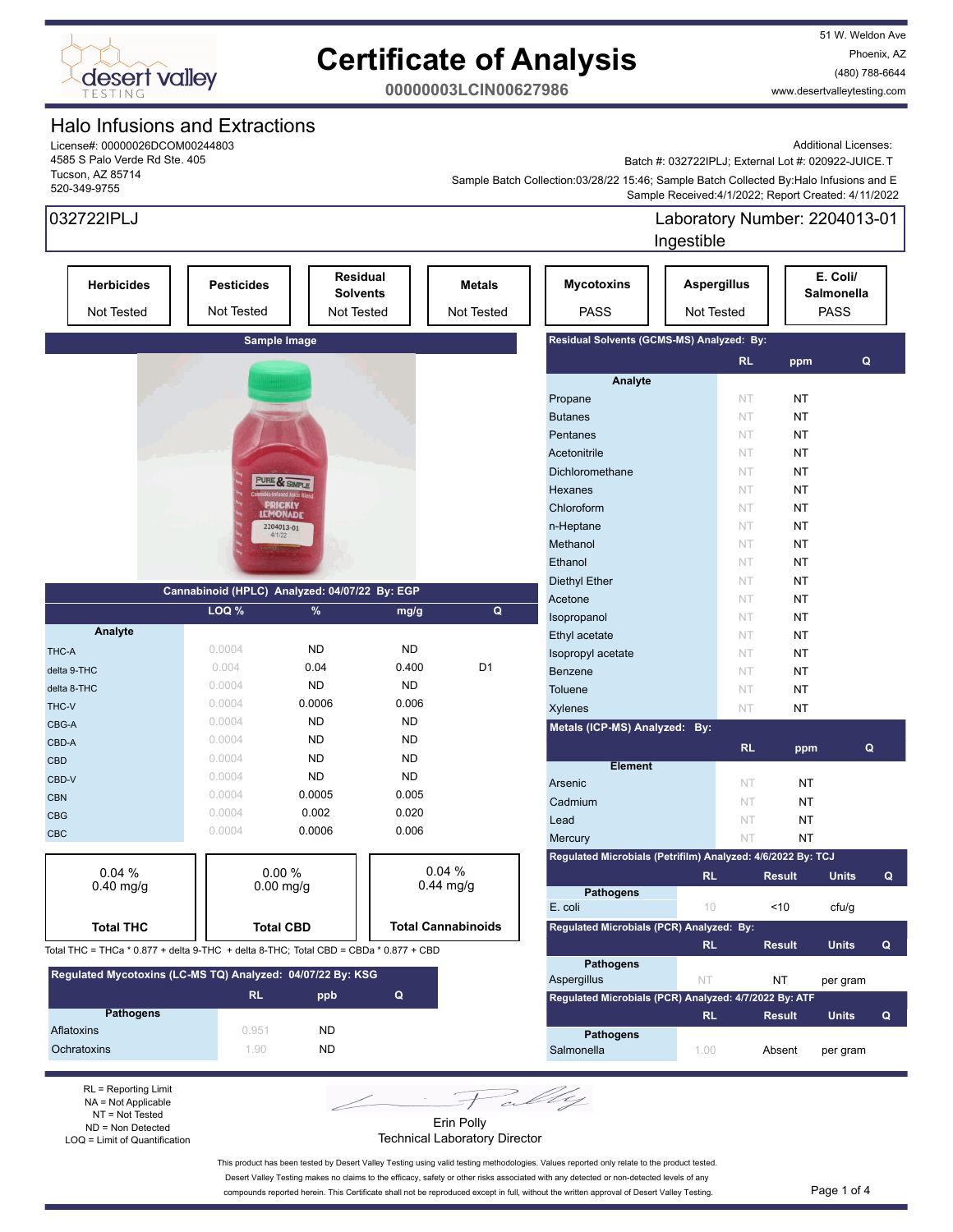

51 W. Weldon Ave Phoenix, AZ (480) 788-6644 www.desertvalleytesting.com

**00000003LCIN00627986**

### Halo Infusions and Extractions

License#: 00000026DCOM00244803 4585 S Palo Verde Rd Ste. 405 Tucson, AZ 85714 520-349-9755

#### 032722IPLJ

Additional Licenses:

Laboratory Number: 2204013-01

 Sample Received:4/1/2022; Report Created: 4/11/2022 Sample Batch Collection:03/28/22 15:46; Sample Batch Collected By:Halo Infusions and E Batch #: 032722IPLJ; External Lot #: 020922-JUICE.T

Ingestible

#### **Analyte Analyte RL ppm RL ppm Pesticides (LC-MS TQ) Analyzed: By: Q Q** Acephate NT NT NT Acequinocyl NT NT Acetamiprid NT NT NT Aldicarb NT NT NT Azoxystrobin NT NT NT Bifenthrin NT NT NT Boscalid NT NT NT Carbaryl NT NT NT Carbofuran NT NT NT Chlorpyrifos NT NT **Diazinon NT NT NT Dimethoate** NT NT Ethoprophos NT NT NT Etofenprox NT NT Etoxazole NT NT NT Fenoxycarb NT NT **Fenpyroximate E NT NT NT Flonicamid NT NT NT Fludioxonil NT NT NT Hexythiazox NT NT NT** Imazalil NT NT NT Imidacloprid NT NT Kresoxim-methyl NT NT NT Malathion NT NT NT **Metalaxyl NT NT NT Methiocarb** NT **NT Methomyl NT NT NT Myclobutanil NT NT NT Naled NT NT NT Oxamyl NT NT NT** Piperonyl butoxide NT NT **NT** Propiconazole NT NT Propoxure NT NT NT Spiromesifen NT NT Spirotetramat NT NT NT Spiroxamine NT NT Tebuconazole **NT NT Thiacloprid NT NT NT** Thiamethoxam NT NT NT Trifloxystrobin NT NT Abamectin NT NT **NT** Bifenazate NT NT Chlorantraniliprole NT NT NT Clofentezine NT NT Cyfluthrin NT NT NT Cypermethrin NT NT Daminozide NT NT NT DDVP (Dichlorvos) NT NT **Fipronil NT NT NT Paclobutrazol NT NT Permethrins NT NT NT Phosmet NT NT NT Prallethrin NT NT NT Pyrethrins NT NT NT** Pyridaben NT NT NT Spinosad NT NT Chlorfenapyr NT NT

#### **RL ppm Herbicides (LC-MS TQ) Analyzed: By: Q**

**Analyte** Pendimethalin NT NT NT

RL = Reporting Limit NA = Not Applicable NT = Not Tested ND = Non Detected LOQ = Limit of Quantification

Fally

Erin Polly Technical Laboratory Director

This product has been tested by Desert Valley Testing using valid testing methodologies. Values reported only relate to the product tested. Desert Valley Testing makes no claims to the efficacy, safety or other risks associated with any detected or non-detected levels of any compounds reported herein. This Certificate shall not be reproduced except in full, without the written approval of Desert Valley Testing. Page 2 of 4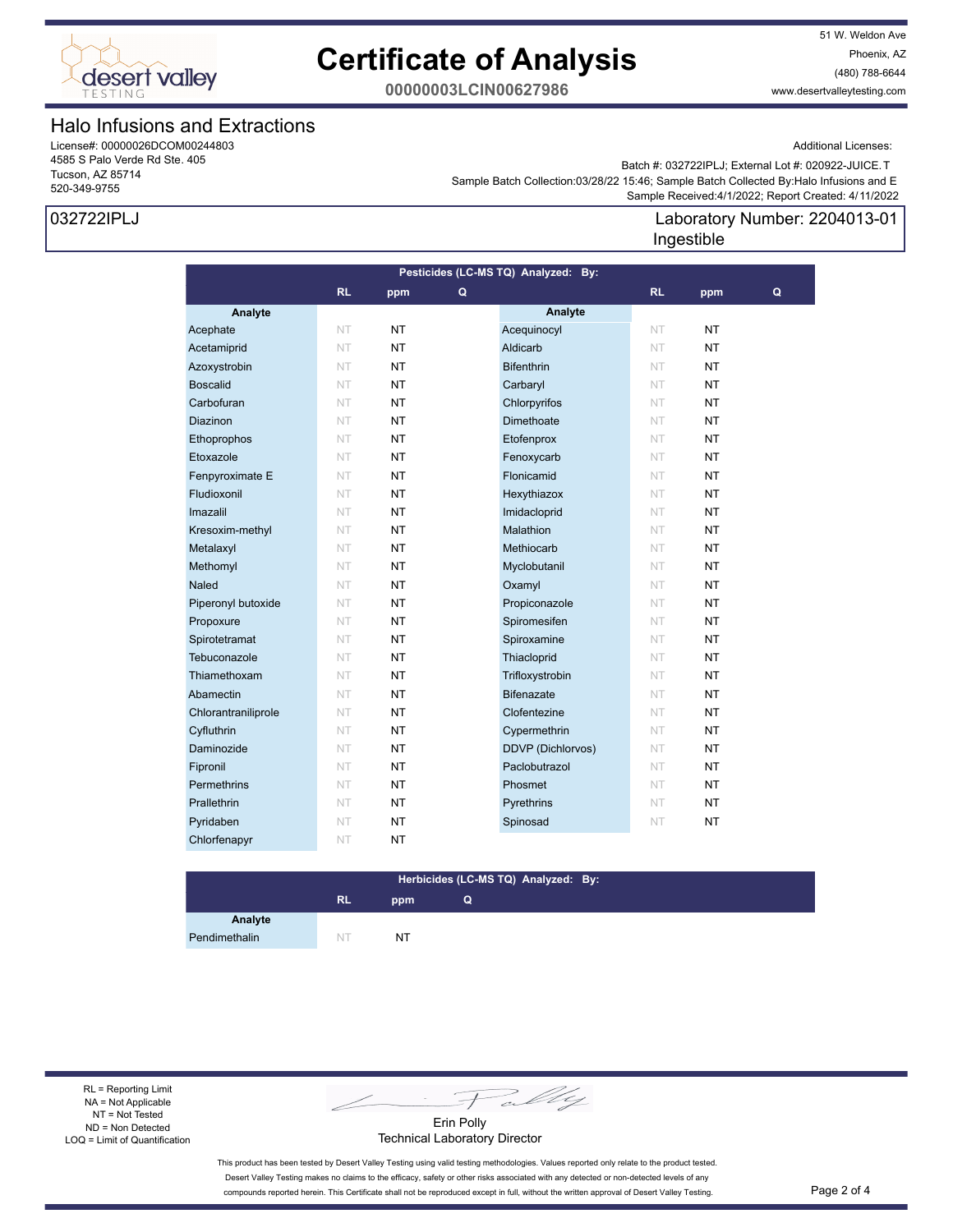

51 W. Weldon Ave Phoenix, AZ (480) 788-6644 www.desertvalleytesting.com

**00000003LCIN00627986**

### Halo Infusions and Extractions

License#: 00000026DCOM00244803 4585 S Palo Verde Rd Ste. 405 Tucson, AZ 85714

#### Additional Licenses:

Batch #: 032722IPLJ; External Lot #: 020922-JUICE.T

Sample Batch Collection.US/20/22 15.40, Sample Batch Collection Systems Batch Collection Systems and E<br>Sample Received:4/1/2022; Report Created: 4/11/2022 Sample Batch Collection:03/28/22 15:46; Sample Batch Collected By:Halo Infusions and E

**Terpenes (GCMS-MS) Analyzed: By:** 

#### 032722IPLJ

| Non-Regulated Microbials (PetriFilms) Analyzed: By: |           |               |              |   |  |  |  |
|-----------------------------------------------------|-----------|---------------|--------------|---|--|--|--|
|                                                     | <b>RL</b> | <b>Result</b> | <b>Units</b> | Q |  |  |  |
| <b>Pathogens</b>                                    |           |               |              |   |  |  |  |
| <b>Total Coliform</b>                               | NT        | NT            | cfu/q        |   |  |  |  |
| Yeast                                               | NT        | NT            | cfu/q        |   |  |  |  |
| Mold                                                | NT        | NT            | cfu/g        |   |  |  |  |
| Aerobic Bacteria                                    | NT        | NT            | cfu/q        |   |  |  |  |
| Enterobacteria                                      | NT        | NT            | cfu/g        |   |  |  |  |
|                                                     |           |               |              |   |  |  |  |

| Water Activity (Moisture Reacter) Analyzed: By: |    |           |   |  |  |  |
|-------------------------------------------------|----|-----------|---|--|--|--|
|                                                 |    | <b>AW</b> | Q |  |  |  |
| Compound                                        |    |           |   |  |  |  |
| <b>Water Activity</b>                           |    | NT        |   |  |  |  |
| Moisture (Drying Oven) Analyzed: By:            |    |           |   |  |  |  |
|                                                 |    | $\%$      | Q |  |  |  |
| Compound                                        |    |           |   |  |  |  |
| <b>Percent Moisture</b>                         | NT | NT        |   |  |  |  |
| pH Test (Thermo Orion) Analyzed: By:            |    |           |   |  |  |  |
|                                                 |    | <b>NA</b> | Q |  |  |  |
| Compound                                        |    |           |   |  |  |  |
| рH                                              |    | NT        |   |  |  |  |

**Compound mg/g % Q** alpha-Bisabolol NT NT NT (-)-Borneol and (+)-Borneol NT NT Camphene NT NT NT Camphor NT NT NT beta-Caryophyllene NT NT NT trans-Caryophyllene NT NT NT Caryophyllene Oxide NT NT NT alpha-Cedrene NT NT NT Cedrol NT NT Endo-fenchyl Alcohol NT NT NT Eucalyptol NT NT NT Fenchone NT NT NT Geraniol NT NT NT Geranyl acetate NT NT NT Guaiol NT NT NT Hexahydrothymol NT NT NT alpha-Humulene NT NT NT Isoborneol NT NT Isopulegol NT NT NT Limonene NT NT NT Linalool NT NT p-Mentha-1,5-diene NT NT NT beta-Myrcene NT NT NT trans-Nerolidol NT NT NT Ocimene NT NT NT alpha-Pinene NT NT NT beta-Pinene NT NT NT Pulegone NT NT NT Sabinene NT NT NT Sabinene Hydrate NT NT NT NT gamma-Terpinene NT NT NT alpha-Terpinene NT NT NT 3-Carene NT NT NT Terpineol NT NT NT Terpinolene NT NT NT Valencene NT NT NT Nerol NT NT NT cis-Nerolidol NT NT **Total Terpenes** NT NT NT

Laboratory Number: 2204013-01 Ingestible

RL = Reporting Limit NA = Not Applicable NT = Not Tested ND = Non Detected LOQ = Limit of Quantification

Fally

Erin Polly Technical Laboratory Director

This product has been tested by Desert Valley Testing using valid testing methodologies. Values reported only relate to the product tested. Desert Valley Testing makes no claims to the efficacy, safety or other risks associated with any detected or non-detected levels of any compounds reported herein. This Certificate shall not be reproduced except in full, without the written approval of Desert Valley Testing. Page 3 of 4